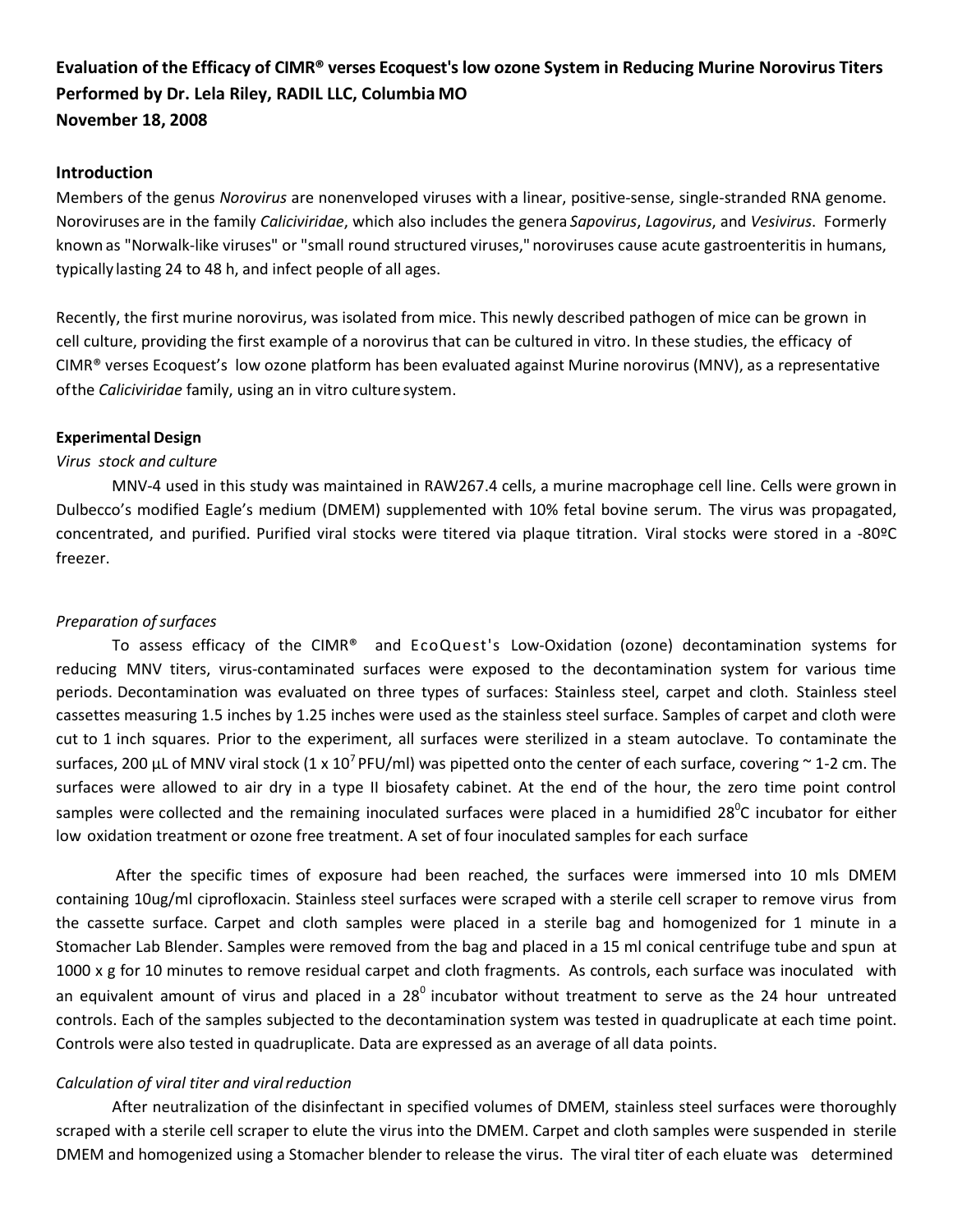inoculating cell cultures with serial ten-fold dilutions of the eluates, and calculating the tissue culture infective dose 50 (TCID50) based on observations of characteristic cytopathic effects associated with MNV. The final titer was calculated by averaging the individual titers calculated from each replicate and the decrease in viral titer was then calculated.

# **Results**

The following tables summarize the results of these experiments.

|                  | Stainless steel          |                          |            | Carpet                   |                          |            | Cloth                    |                          |            |
|------------------|--------------------------|--------------------------|------------|--------------------------|--------------------------|------------|--------------------------|--------------------------|------------|
| <b>Treatment</b> | Untreated                | <b>Treated</b>           | Percent    | <b>Untreated</b>         | <b>Treated</b>           | Percent    | <b>Untreated</b>         | <b>Treated</b>           | Percent    |
| time             | (TCID <sub>50</sub> /ml) | (TCID <sub>50</sub> /ml) | decrease   | (TCID <sub>50</sub> /ml) | (TCID <sub>50</sub> /ml) | decrease   | (TCID <sub>50</sub> /ml) | (TCID <sub>50</sub> /ml) | decrease   |
|                  |                          |                          | from $t=0$ |                          |                          | from $t=0$ |                          |                          | from $t=0$ |
| 0 hrs            | $1.2 \times 10^{6}$      |                          |            | $1.6 \times 10^{6}$      |                          |            | $4.0 \times 10^{5}$      |                          |            |
| 2 hrs            |                          | $3.5 \times 10^{5}$      | 70.8       |                          | $3.4 \times 10^{5}$      | 78.8       |                          | $2.1 \times 10^{4}$      | 94.8       |
| 4 hrs            |                          | 3.6 $\times 10^4$        | 97.0       |                          | $7.5 \times 10^{4}$      | 95.3       |                          | $1.7 \times 10^{4}$      | 95.8       |
| 6 hrs            |                          | $1 \times 10^2$          | 99.9       |                          | $< 1 \times 10^3$        | >99.9      |                          | $< 1 \times 10^3$        | >99.8      |
| 24 hrs           | $1 \times 10^3$          | $1 \times 10^2$          | 99.9       | $<$ 1 x10 <sup>3</sup>   | $1 \times 10^3$          | >99.9      | $8.6 \times 10^{2}$      | $< 1 \times 10^3$        | >99.8      |
|                  |                          |                          |            |                          |                          |            |                          |                          |            |

# **Table 1. Reduction in Murine Norovirus Titer Following CIMR®Treatment**

**Figure 1. Survival of MNV following CIMR® Treatment**

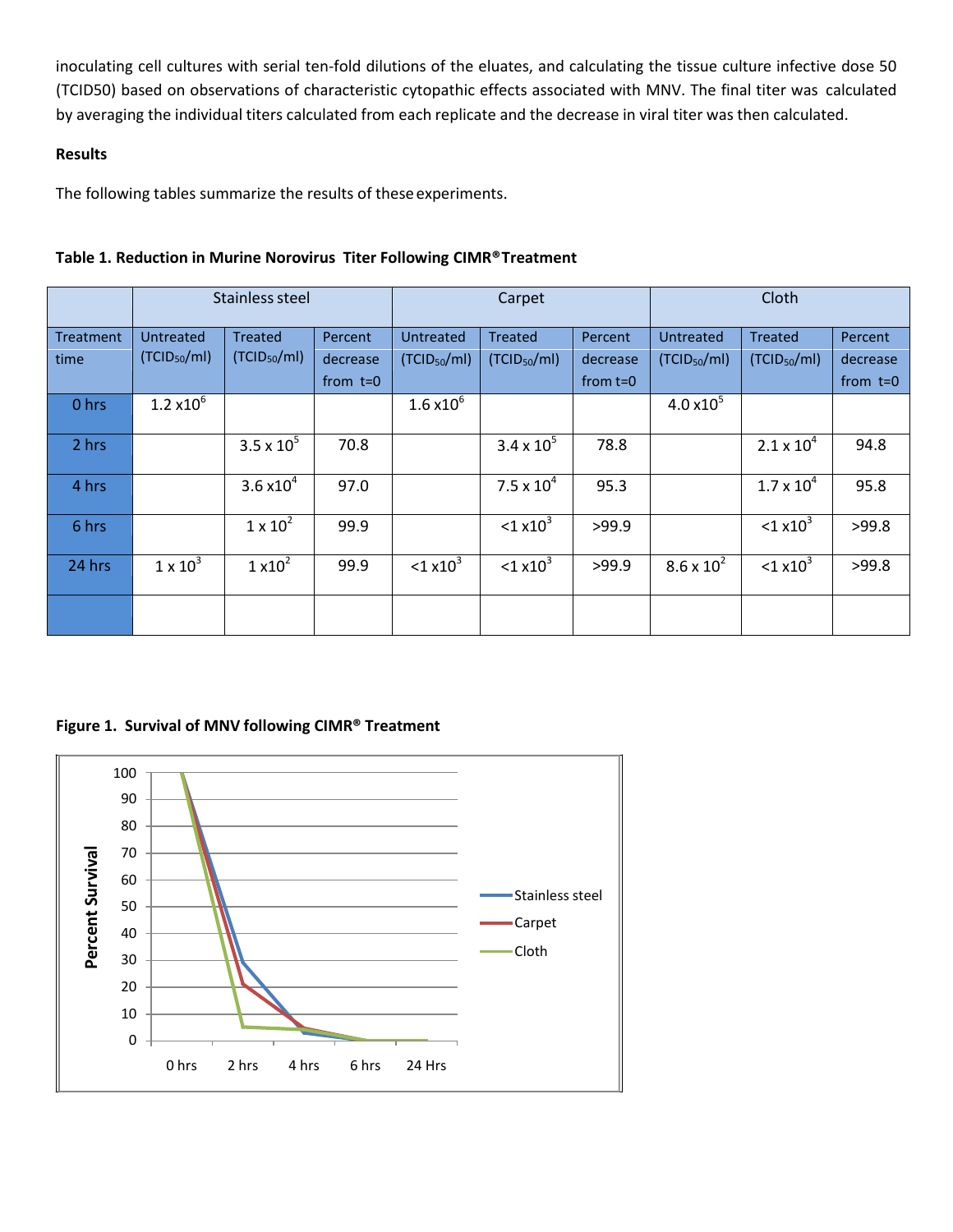### **Table 2. Survival of Murine Norovirus following Low‐oxidation(ozone) Treatment**

|                          | Stainless steel            |                                     |                                   | Carpet                                       |                                           |                                   | Cloth                                 |                                            |                                   |
|--------------------------|----------------------------|-------------------------------------|-----------------------------------|----------------------------------------------|-------------------------------------------|-----------------------------------|---------------------------------------|--------------------------------------------|-----------------------------------|
| <b>Treatment</b><br>time | Untreated<br>$(TCID_0/ml)$ | Treat d<br>(TCID <sub>50</sub> /ml) | Percent<br>decrease<br>from $t=0$ | <b>Untreated</b><br>(TCID <sub>50</sub> /ml) | <b>Treated</b><br>(TCID <sub>50</sub> ml) | Percent<br>decrease<br>from $t=0$ | Untreated<br>(TCID <sub>50</sub> /ml) | <b>Treated</b><br>(TCID <sub>50</sub> / I) | Percent<br>decrease<br>from $t=0$ |
| 0 hrs                    | $1.6 \times 10^{5}$        |                                     |                                   | $2.8 \times 10^{5}$                          |                                           |                                   | $2.5 \times 10^{4}$                   |                                            |                                   |
| 2 hrs                    |                            | 9.03 X10 <sup>3</sup>               | 94.4                              |                                              | $9.5 \times 10^{4}$                       | 66.1                              |                                       | $1.4 \times 10^{4}$                        | 44.0                              |
| 4 hrs                    |                            | 7.6 $x10^3$                         | 95.3                              |                                              | $2.8 \times 10^{4}$                       | 90.0                              |                                       | $8.6 \times 10^{3}$                        | 65.6                              |
| 6 hrs                    |                            | $1 \times 10^2$                     | >99.9                             |                                              | $<$ 1 x10 <sup>3</sup>                    | >99.9                             |                                       | $<$ 1 x10 <sup>2</sup>                     | >99.6                             |
| 24 hrs                   | $9.3 \times 10^{3}$        | $< 1 \times 10^2$                   | >99.9                             | $<$ 1 x10 <sup>3</sup>                       | $< 1 \times 10^3$                         | >99.9                             | $<$ 1 x10 <sup>2</sup>                | $<$ 1 x10 <sup>2</sup>                     | >99.6                             |
|                          |                            |                                     |                                   |                                              |                                           |                                   |                                       |                                            |                                   |

**Figure 2. Survival of MNV following Low‐Oxidation(ozone) Treatment**



This report prepared by:

Les X. Niey

\_November 19, 2008

Lela K. Riley, PhD Managing Partner, RADIL LLC

Date